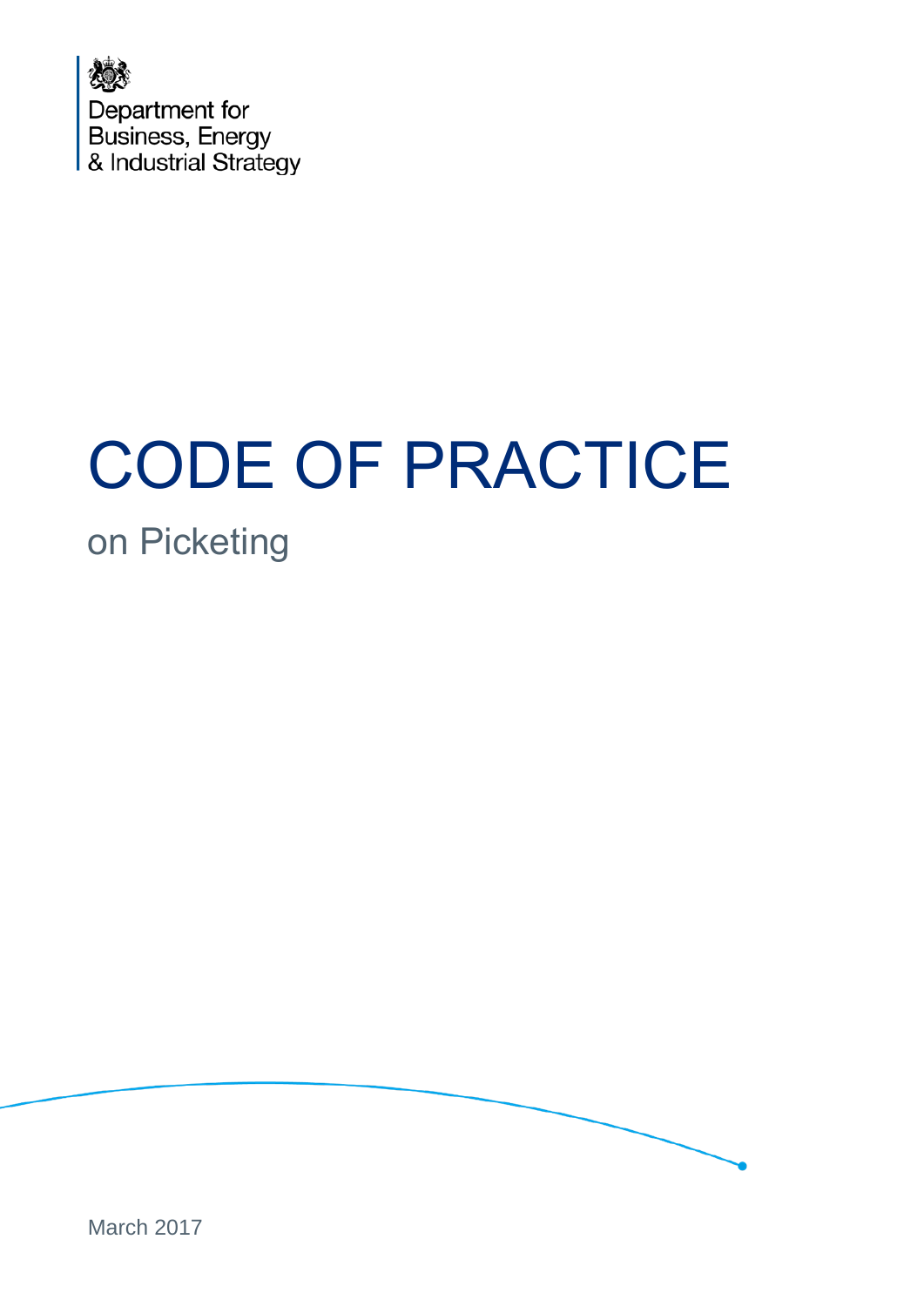# **Contents**

| Appointment of picket supervisor under section 220A of the 1992 Act  6                                                                          |
|-------------------------------------------------------------------------------------------------------------------------------------------------|
|                                                                                                                                                 |
|                                                                                                                                                 |
|                                                                                                                                                 |
|                                                                                                                                                 |
|                                                                                                                                                 |
|                                                                                                                                                 |
|                                                                                                                                                 |
| Section C <sub>________</sub><br>Picketing and the Criminal Law 2008 and the Criminal Law 2008 and 2008 and 2008 and 2008 and 2008 and 2008 and |
|                                                                                                                                                 |
|                                                                                                                                                 |
|                                                                                                                                                 |
| Section F                                                                                                                                       |
|                                                                                                                                                 |
|                                                                                                                                                 |
|                                                                                                                                                 |
| <b>Section G</b>                                                                                                                                |
|                                                                                                                                                 |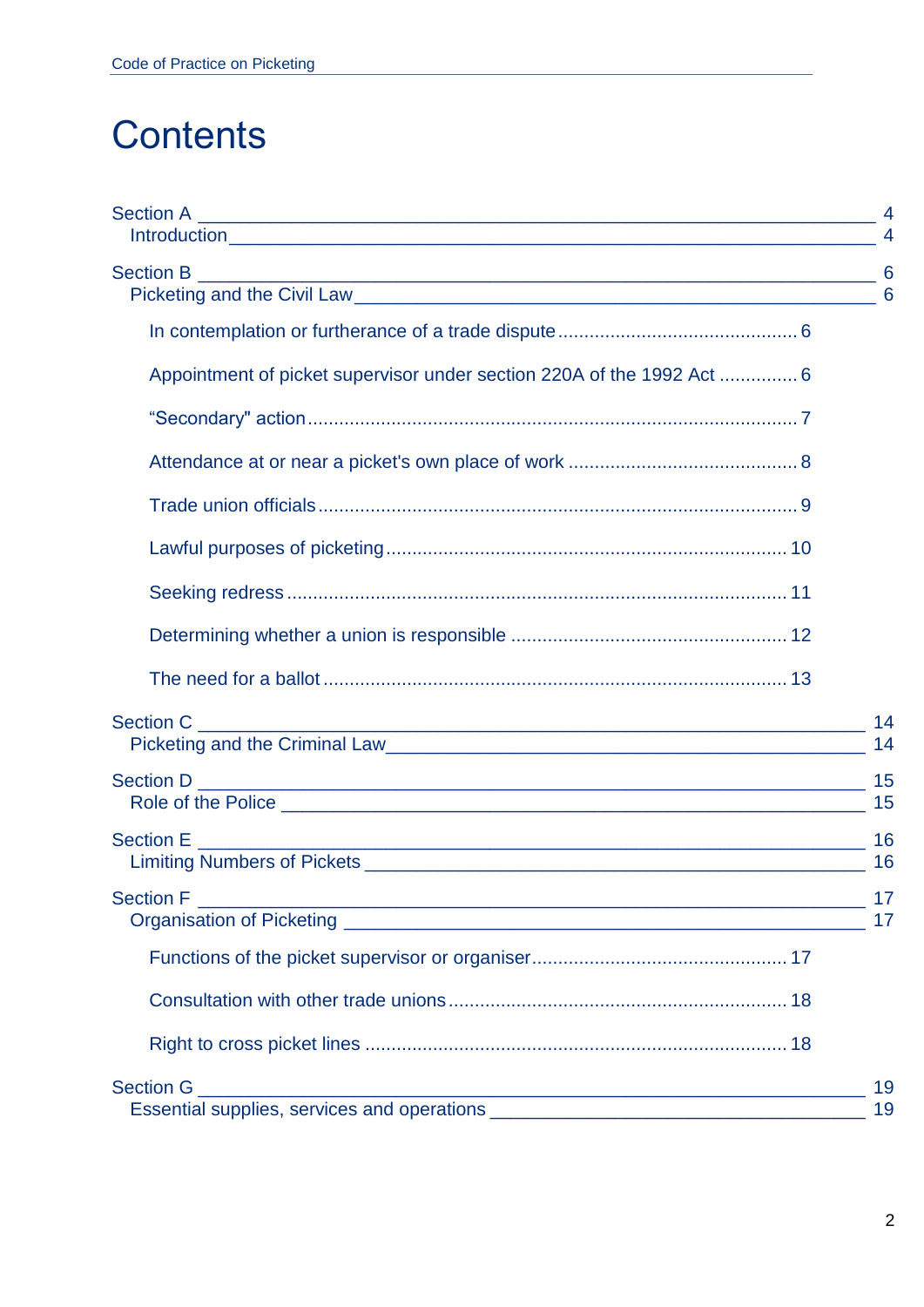# Preamble

The legal framework within which this Code operates is explained in the text. While every effort has been made to ensure that explanations included in the Code are accurate, only the courts can give authoritative interpretation of the law.

The Code's provisions apply equally to men and women, but for simplicity the masculine pronoun is used throughout. Wherever it appears in the Code, the word "court" is used to mean the High Court in England and Wales and the Court of Session in Scotland, but without prejudice to the Code's relevance to any proceedings before any other court.

Passages in this Code which are printed in *bold italic type* outline or re-state provisions in primary legislation.

This Code was made by the Secretary of State for Employment and came into force on 1 May 1992<sup>1</sup>. It has been revised to include references to the requirement to appoint a picket supervisor as a result of section 220A of the 1992 Act (which was inserted by section 10 of the Trade Union Act 2016).

The term "industrial tribunal" has been changed to "employment tribunal" throughout the Code in accordance with section 1 (industrial tribunals to be known as employment tribunals) of the Employment Rights (Dispute Resolution) Act 1998.

<sup>&</sup>lt;sup>1</sup> See the Employment Code of Practice (Picketing) Order 1992 SI 1992/476.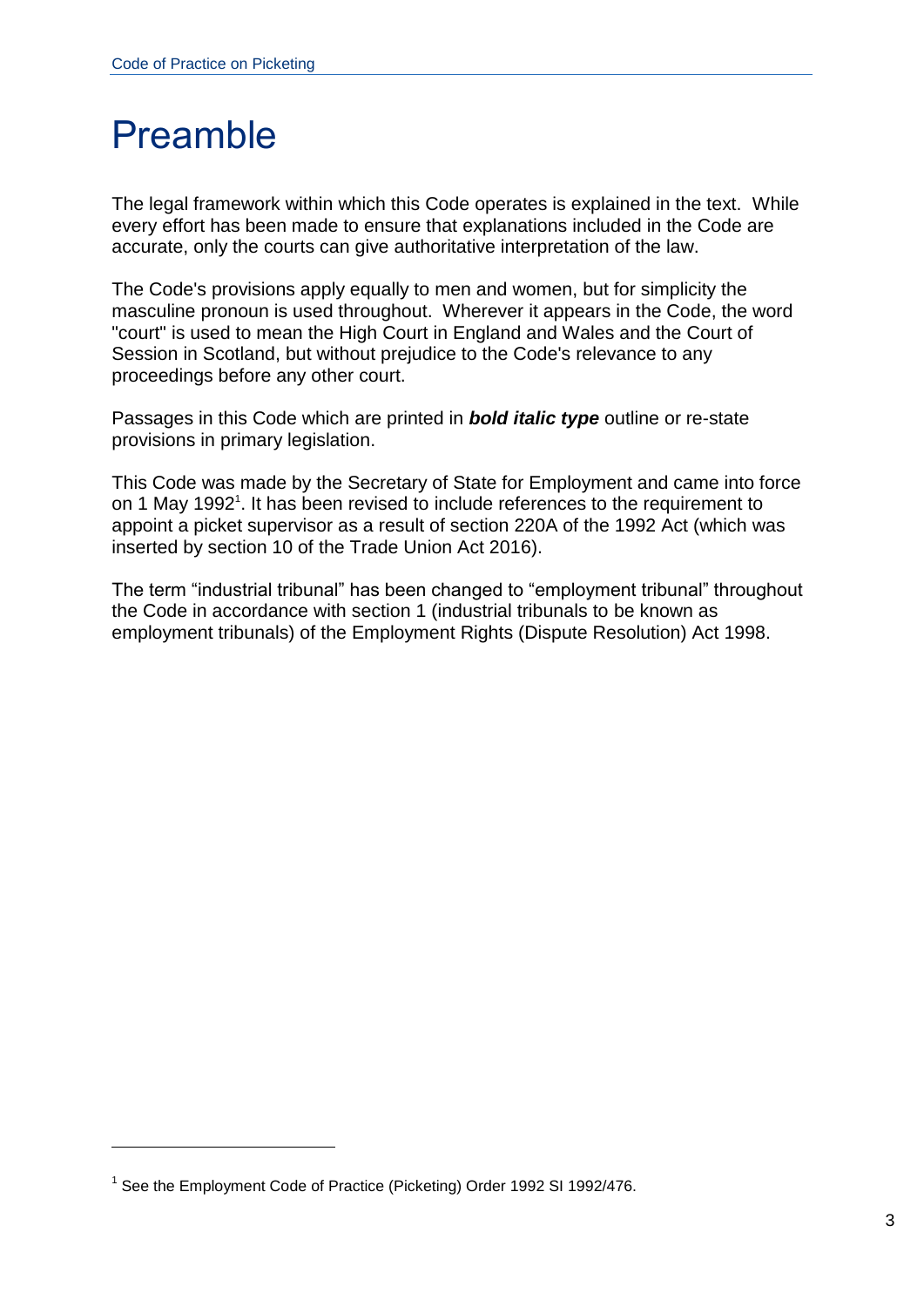# <span id="page-3-0"></span>Section A

### <span id="page-3-1"></span>**Introduction**

- 1. The purpose of this Code is to provide practical guidance on picketing in trade disputes for those:
	- contemplating, organising or taking part in a picket or activities associated with picketing, such as assemblies or demonstrations; and/or
	- employers, workers or members of the general public who may be affected by a picket or any associated activities.
- 2. There is no legal "right to picket" as such, but attendance for the purpose of peaceful picketing has long been recognised to be a lawful activity. However, the law imposes certain limits on how, where, and for what purpose such picketing can be undertaken and also requires trade unions to appoint a picket supervisor during picketing and comply with certain requirements – see paragraphs 12 to 16 of this Code. These limits help to ensure proper protection for those may be affected by picketing - including those who wish to cross a picket line and go to work.
- 3. It is a **civil** wrong, actionable in the civil courts, to persuade someone to break his contract of employment, or to secure the breaking of a commercial contract. But the law exempts from this liability those acting in contemplation or furtherance of a trade dispute, including – in certain circumstances - pickets themselves.
- 4. This exemption is provided by means of special "statutory immunities" to prevent liability arising to such **civil law** proceedings. These immunities - which are explained in more detail in Section B of this Code - have the effect that trade unions and individuals can, in certain circumstances, organise or conduct a picket without fear of being successfully sued in the courts. However, this protection applies only to acts of inducing breach, or interference with the performance, of contracts, or threatening to do either of these things.
- 5. These "statutory immunities" afford no protection for a picket, anyone involved in activities associated with picketing, or anyone organising a picket who commits some other kind of civil wrong - such as trespass or nuisance<sup>2</sup>. Nor do they protect anyone - whether a picket, an employee who decides to take industrial action or to break his contract of employment because he is persuaded to do so by a picket, or anyone else - from the consequences which may follow if they choose to take industrial action or break their contracts of employment. These could include, for example, loss of wages, or other disciplinary action or dismissal from employment.
- 6. The **criminal** law applies to pickets just as it applies to everyone else. No picket, person involved in activities associated with picketing, or person organising a

 $2$  See the further explanation in paragraph 32 in Section B of the Code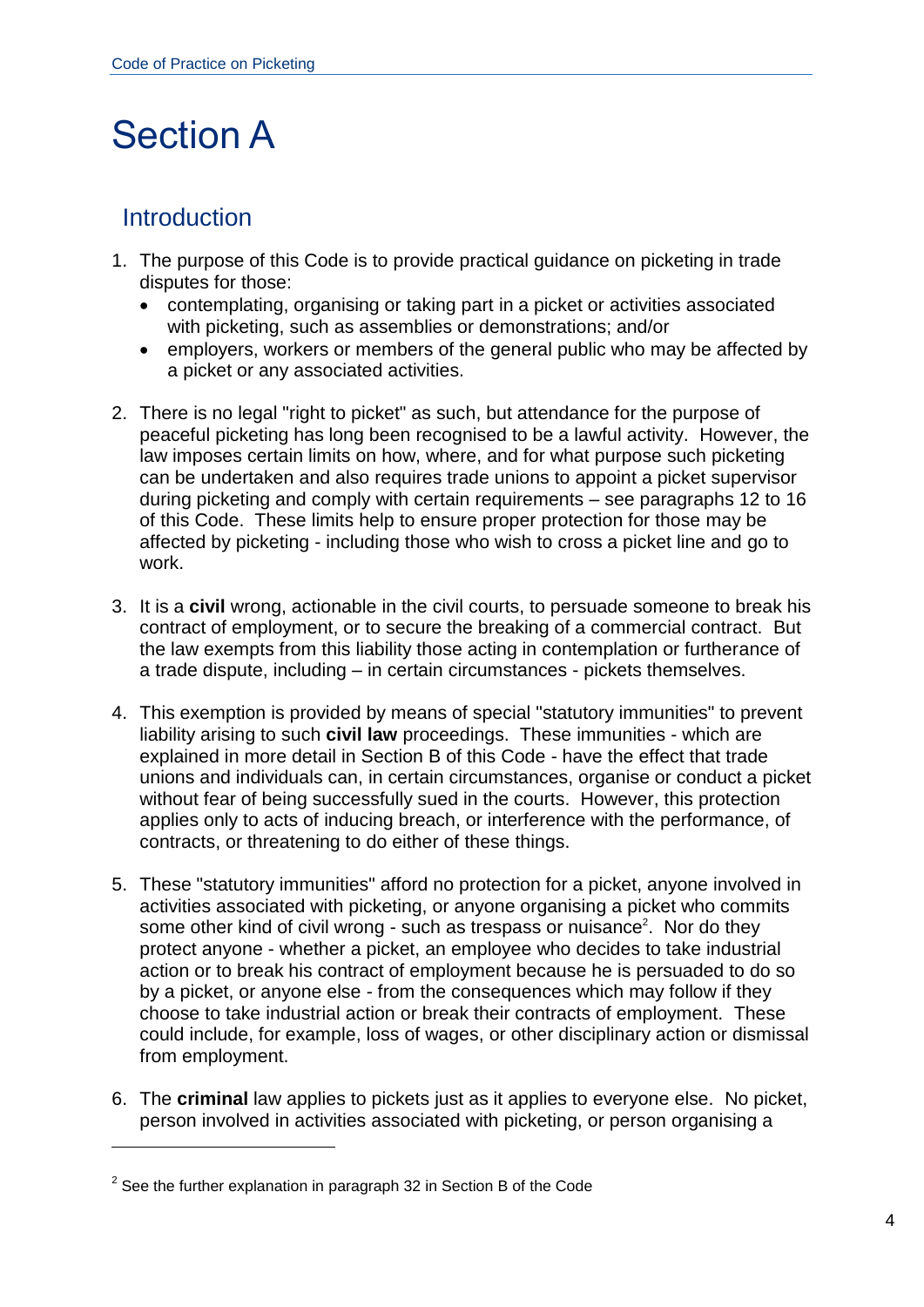picket, has any exemption from the provisions of the criminal law as this applies, for example, to prevent obstruction, preserve public order, or regulate assemblies or demonstrations.

- 7. This Code outlines aspects of the law on picketing although it is, of course for the courts and employment tribunals to interpret and apply the law in particular cases. Sections B and C, respectively, outline provisions of the civil and criminal law and, where relevant, give guidance on good practice. Section D describes the role of the police in enforcing the law. Sections E, F and G also give guidance on good practice in relation to the conduct of particular aspects of picketing and certain activities associated with picketing.
- 8. *The Code itself imposes no legal obligations and failure to observe it does not by itself render anyone liable to proceedings. But statute law provides that any provisions of the Code are to be admissible in evidence and taken into account in proceedings before any court, employment tribunal or Central Arbitration Committee where they consider them relevant***.**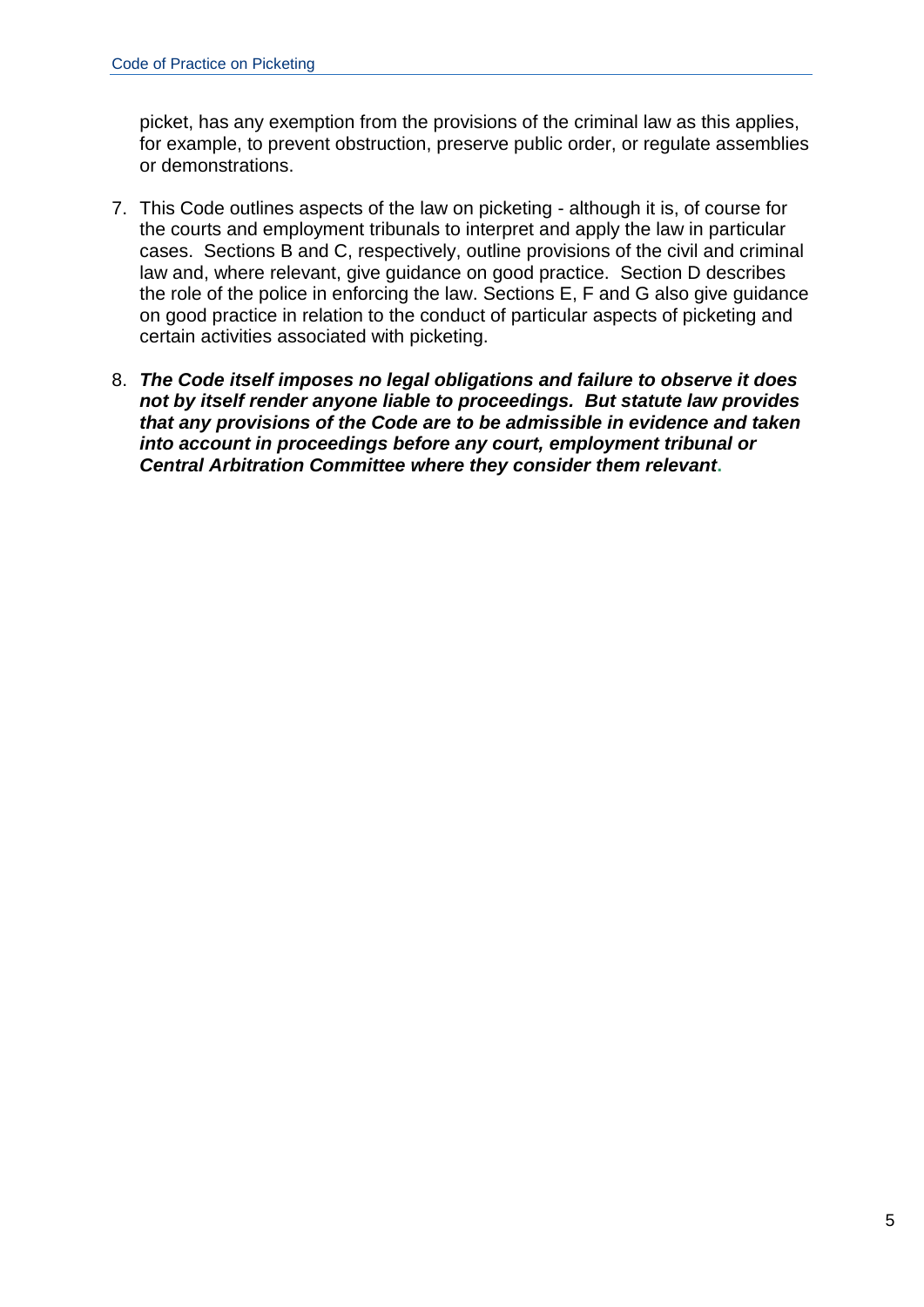# <span id="page-5-0"></span>Section B

### <span id="page-5-1"></span>Picketing and the Civil Law

- 9. *The law sets out the basic rules which must be observed if picketing is to be carried out, or organised, lawfully. To keep to these rules, attendance for the purpose of picketing may only:*
	- *i. be undertaken in contemplation or furtherance of a trade dispute;*
	- *ii. be carried out by a person attending at or near his own place of work; a trade union official, in addition to attending at or near his own place work, may also attend at or near the place of work of a member of his trade union whom he is accompanying on the picket line and whom he represents;*
	- *iii. Take place where a picket supervisor has been appointed in accordance with section 220A of the 1992 Act and the requirements at sections 220A (3) to (8) (see paragraph 12)<sup>3</sup> .*

#### *Furthermore, the only purpose involved must be peacefully to obtain or communicate information, or peacefully to persuade a person to work or not to work.*

10.Picketing commonly involves persuading workers to break, or interfere with the performance of, their contracts of employment by not going into work. Picketing can also disrupt the business of the employer who is being picketed by interfering with the performance of commercial contract which the employer has with a customer or supplier. If pickets follow the rules outlined in paragraph 9, however, they may have the protection against civil proceedings afforded by the "statutory immunities". These rules, and immunities, are explained more fully in paragraphs 11 to 35 below.

#### <span id="page-5-2"></span>**In contemplation or furtherance of a trade dispute**

11.*Picketing is lawful only if it is carried out in contemplation or furtherance of a "trade dispute". A "trade dispute" is defined in law so as to cover the matters which normally occasion disputes between employers and workers - such as terms and conditions of employment, the allocation of work, matters of discipline, trade union recognition.*

#### <span id="page-5-3"></span>**Appointment of picket supervisor under section 220A of the 1992 Act**

12.*Where a trade union either organises the picketing or encourages its members to take part in picketing, the union must appoint a picket supervisor who is either a trade union official or other member of that union. Where more than one union is involved in the picketing, each union must appoint its own picket supervisor. The picket supervisor must be familiar with the provisions of this Code that deal with picketing<sup>4</sup>* in order to

 $3$  Section 220A of the 1992 Act was inserted by section 10 of the Trade Union Act 2016.

 $4$  See section 220(3) of the 1992 Act.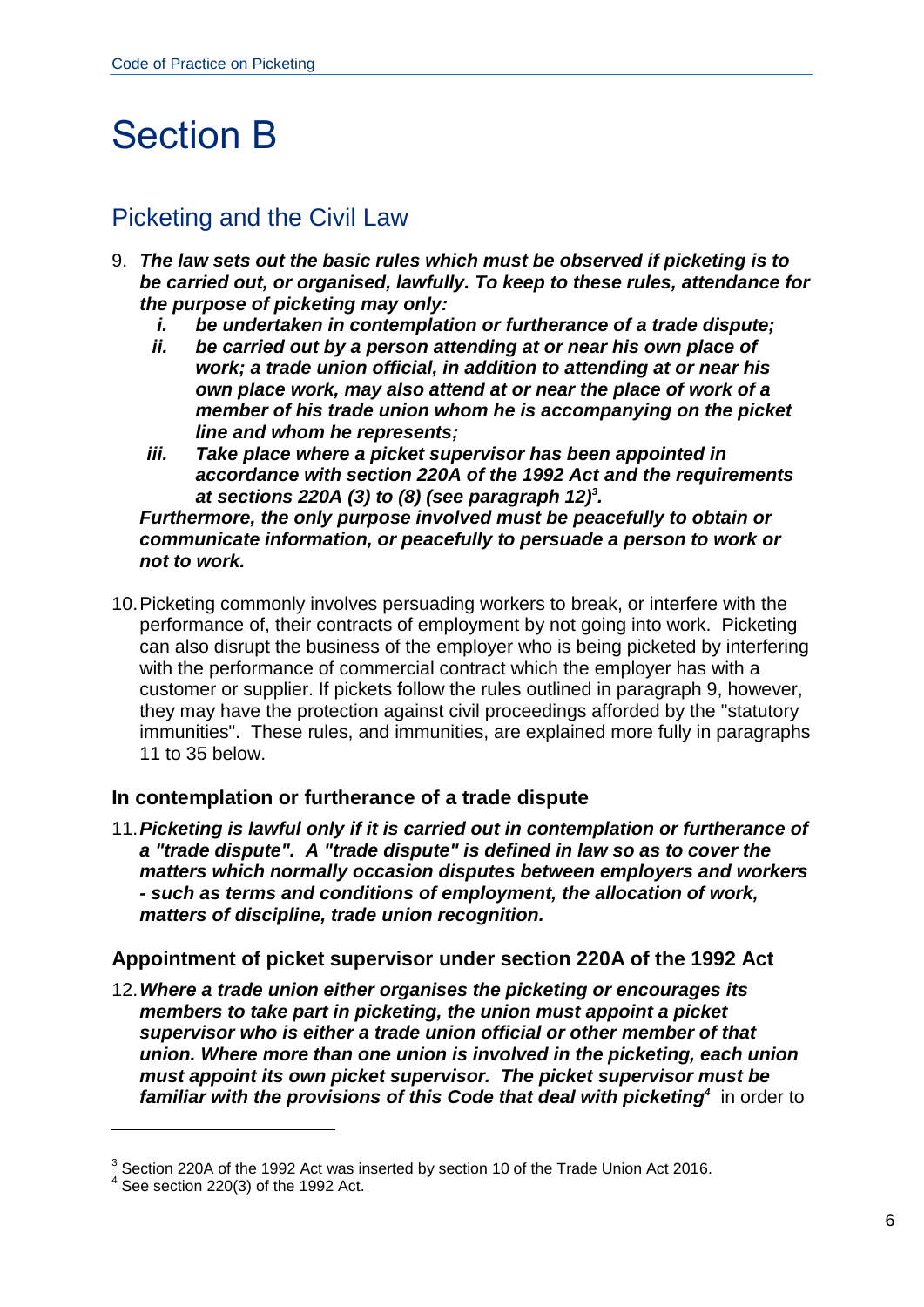be able to advise others on what constitutes 'peaceful' picketing. Peaceful picketing means that people involved in, or affected by, picketing activity can go about their business without fear of intimidation. Intimidatory behaviour by any individual may constitute a criminal offence and such a person will be treated in the same way as any member of the public who breaks the law. The picket supervisor has responsibility in relation to the pickets where the union has approved the picketing. Further information on the function of the picket supervisor is set out at Section F.

- 13.*The picket supervisor must be present on the picket line or be readily contactable and able to attend at short notice.* The term 'short notice' is not defined however the intention is that where the picket supervisor is not in attendance, they must be contactable in order to be able to return quickly so as to provide advice on peaceful picketing. Depending on the nature of the industrial dispute, it may be possible for a union to appoint a picket supervisor to supervise more than one picket line provided that they continue to be able to attend each picket line at short notice.
- 14.*Either the union or the picket supervisor must take reasonable steps to inform the police of his name, contact details and the location of the*  **picketing.** This will mean contacting the police so that they have the necessary information. As the picket supervisor does not have to be on the picket line all of the time, this will enable the police to contact the picket supervisor should an issue arise which does not require police intervention but which could benefit from the picket supervisor's advice.
- 15.*The union must provide the picket supervisor with a letter stating that the picketing is approved by the union.* There is no legal requirement for the approval letter to contain the picket supervisor's personal details and the union should ensure that the letter does not breach Data Protection requirements. *Only the employer involved in the trade dispute, or an individual acting on behalf of the employer, at whose workplace the picketing takes place, is*  entitled to see this letter. This provides confirmation that the union has approved the picketing activity. *Where a request to see the letter has been made, the picket supervisor must show the letter as soon as reasonably practicable.* This takes account of the possibility that the picket supervisor may be absent from the picket line. It may be good practice for the union or the picket supervisor to provide a copy of the letter with the employer in advance of the picket in any event.
- 16.*When present, the supervisor must wear something that readily identifies him to both others and the picketers as being the supervisor* to help others on the picket line or those seeking advice or further information. This could be achieved in a number of different ways, for example, by way of wearing a tabard, armband or a badge.

#### <span id="page-6-0"></span>**"Secondary" action**

17.*The "statutory immunities" do not apply to protect a threat of, or a call for or other inducement of "secondary" industrial action. The law defines*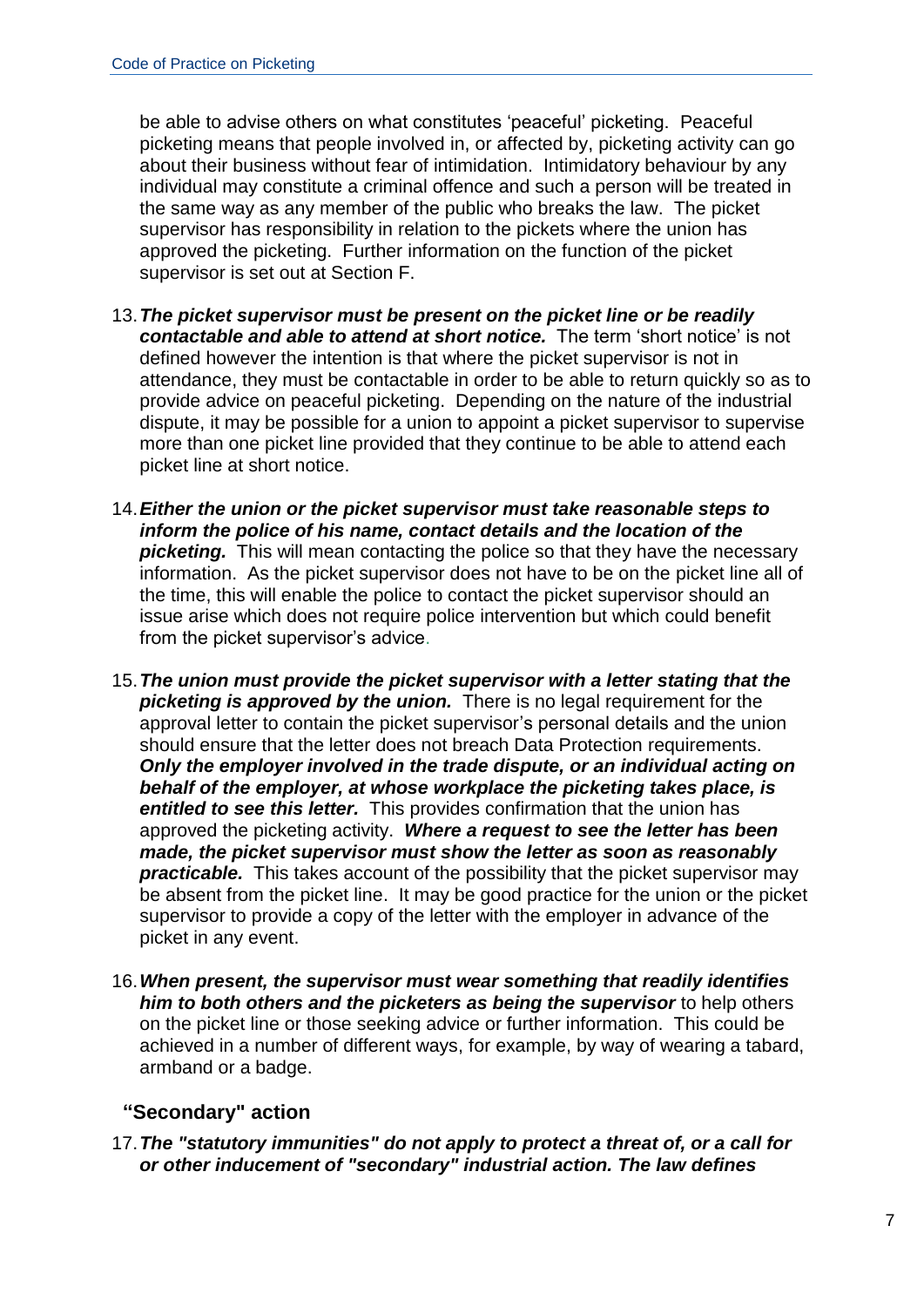*"secondary" action - which is sometimes referred to as "sympathy" or "solidarity" action - as that by workers whose employer is not a party to the trade dispute to which the action relates***.**

- 18.However, a worker employed by a party to a trade dispute, picketing at his own place of work may try to persuade another worker, not employed by that employer to break, or interfere with the performance of, the second worker's contract of employment, and/or to interfere with the performance of a commercial contract. This could happen, for example, if a picket persuaded a lorry driver employed by another employer not to cross the picket line and deliver goods to be supplied, under a commercial contract, to the employer in dispute. Such an act by a picket would be an unlawful inducement to take secondary action unless provision was made to the contrary.
- 19.*Accordingly, the law contains provisions which make it lawful for a peaceful picket, at the picket's own place of work, to seek to persuade workers other than those employed by the picket's own employer not to work, or not to work normally. To have such protection, the peaceful picketing must be done:*
	- **a)** *by a worker employed by the employer who is party to the dispute<sup>5</sup> ; or*
	- **b)** *by a trade union official whose attendance is lawful* (see paragraphs 27 and 28 below).
- 20.Where an entrance or exit is used jointly by the workers of more than one employer, the workers who are not involved in the dispute to which a picket relates should not be interfered with by picketing activities. Particular care should be taken to ensure that picketing does not involve calls for a breach, or interference with the performance, of contracts by employees of the other employer(s) who are not involved in the dispute. Observing the principle will help avoid consequences which might otherwise be damaging and disruptive to good industrial relations.

#### <span id="page-7-0"></span>**Attendance at or near a picket's own place of work**

- 21.*It is lawful for a person to induce breach, or interference with the performance, of a contract in the course of attendance for the purpose of picketing only if he pickets at or near his own place of work.*
- 22.The expression "at or near his own place of work" is not further defined in statute law. The provisions mean that, except for those covered by paragraphs 27 and 28 below, lawful picketing must be limited to attendance at, or near, an entrance to or exit from the factory, site or office at which the picket works. Picketing should be confined to a location, or locations, as near as practicable to the place of work.

<sup>5</sup> *However, the peaceful picketing may be done by a worker who is not in employment but was last employed by the employer in dispute in certain circumstances* – see paragraph 25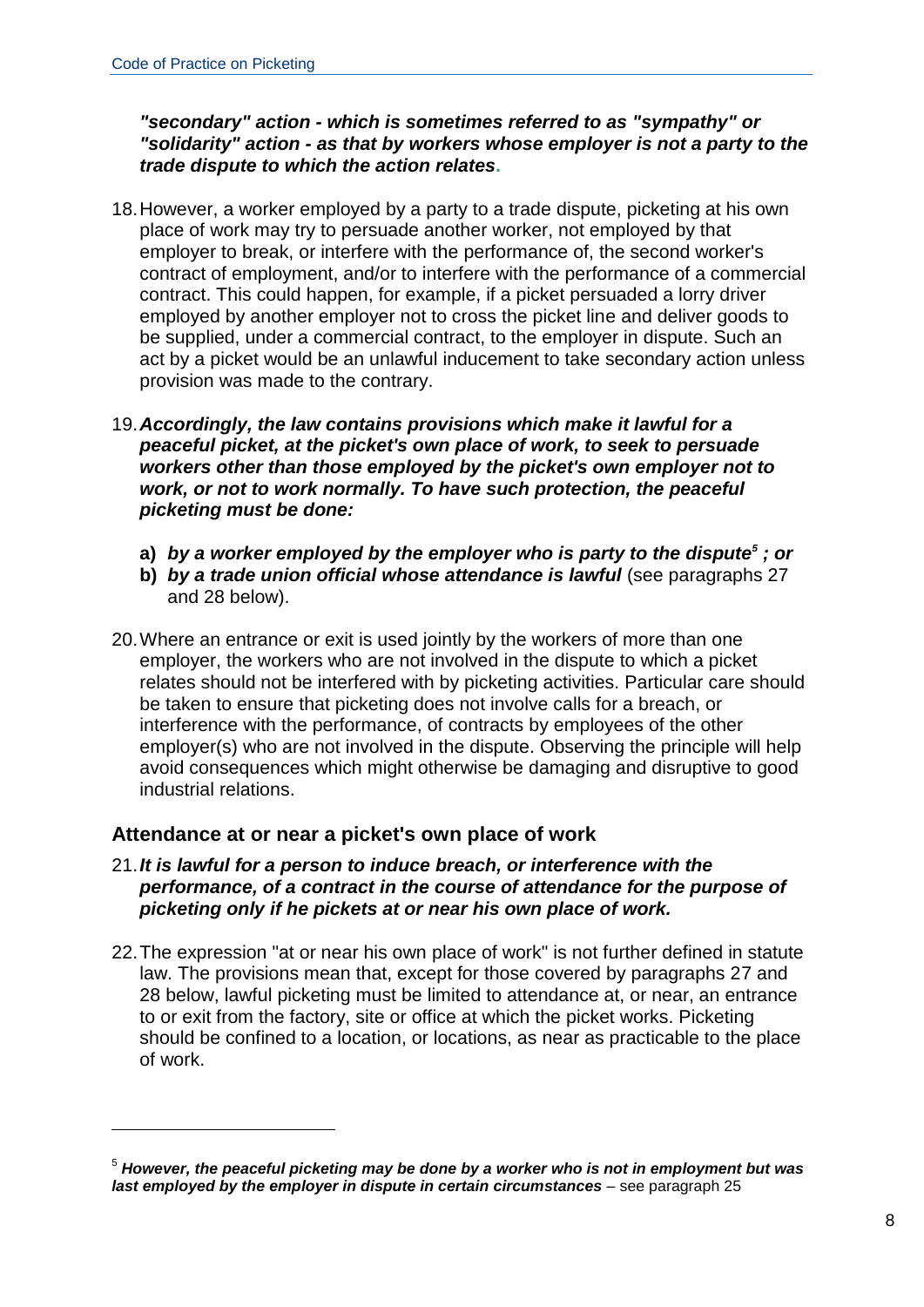- 23.The law does not enable a picket to attend lawfully at an entrance to, or exit from, any place of work other than his own. This applies even, for example, if those working at the other place of work are employed by the same employer, or are covered by the same collective bargaining arrangements as the picket.
- 24.*The law identifies two specific groups in respect of which particular arrangements apply. These groups are:*
	- *those (e.g. mobile workers) who work at more than one place; and*
	- *those for whom it is impracticable to picket at their own place of work because of its location.*

*The law provides that it is lawful for such workers to picket those premises of their employer from which they work, or those from which their work is administered.* In the case of lorry drivers, for example, this will usually mean, in practice, the premises of their employer from which their vehicles operate.

- 25.Special provisions also apply to people who are not in work, and who have lost their jobs for reasons connected with the dispute which has occasioned the picketing. This might arise, for example, where the dismissal of a group of employees has led directly to the organisation of a picket, or where an employer has dismissed employees because they refuse to work normally, and some or all of those dismissed then wish to set up a picket. *In such cases the law provides that it is lawful for a worker to picket at his former place of work. This special arrangement ceases to apply, however, to any worker who subsequently takes a job at another place of work.*
- 26.The law does not protect anyone who pickets without permission on or inside any part of premises which are private property. The law will not, therefore protect pickets who trespass, or those who organise such trespass, from being sued in the civil courts.

#### <span id="page-8-0"></span>**Trade union officials**

- 27.For the reasons described in Section F of this Code, it may be helpful to the orderly organisation and conduct of picketing for a trade union official<sup>6</sup> to be present on a picket line where his members are picketing. This person may or may not be the picket supervisor under section 220A of the 1992 Act. *The law provides that it is lawful for a trade union official to picket at any place of work provided that:*
	- *i. he is accompanying members of his trade union who are picketing lawfully at or near their own place of work; and*
	- *ii. he personally represents those members.*

 $^{\rm 6}$  The law defines an "official of the union" as a person who is an officer of the union (or of a *branch or section of the union), or who, not being such an officer, is a person elected or appointed in accordance with the rules of the union to be representative of its members (or some of them), including any person so elected or appointed who is an employee of the same employer as the members, or one or more of the members, whom he is elected to represent.* This could include, for example, a shop steward.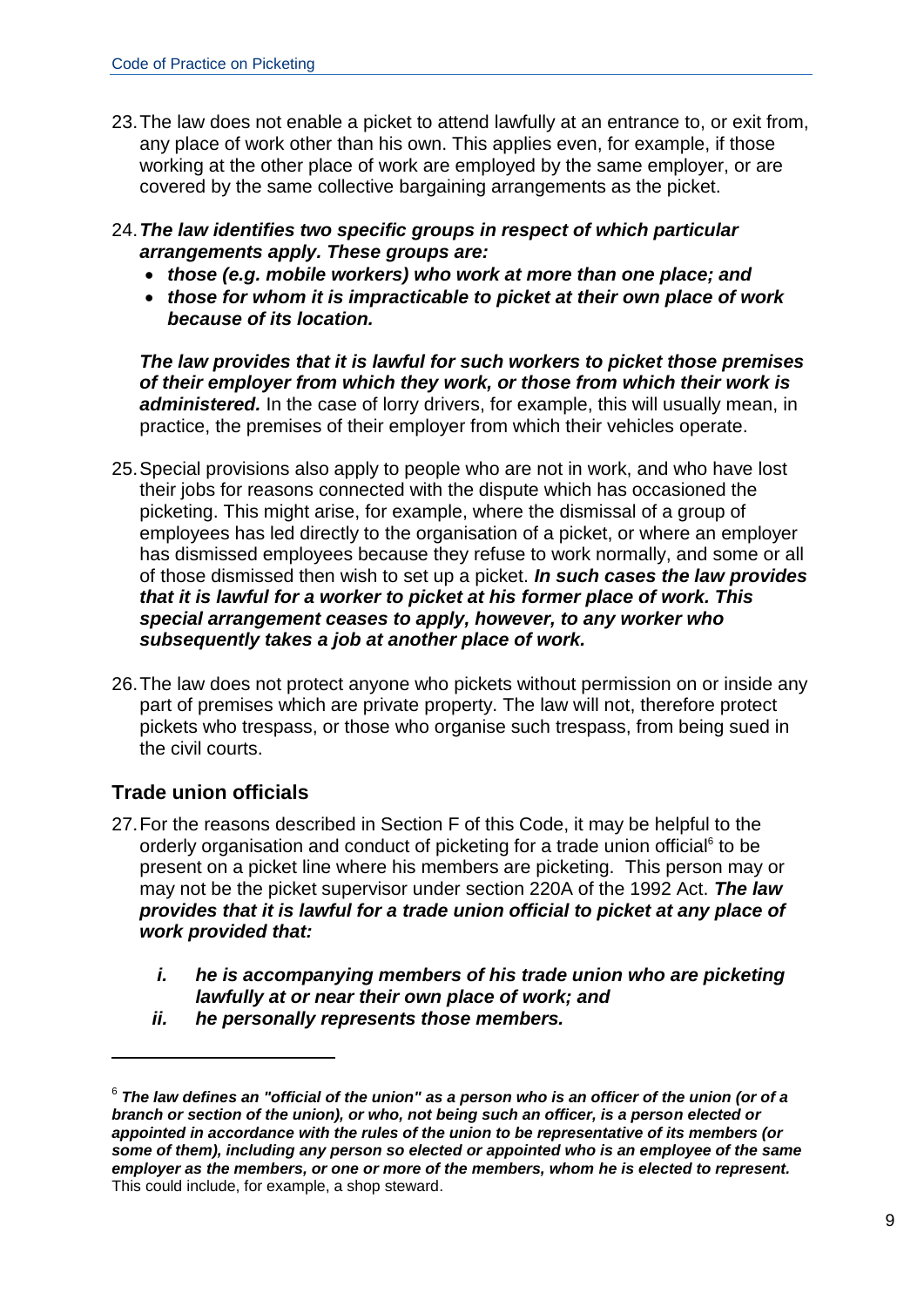28.If these conditions are satisfied, then a trade union official has the same legal protection as other pickets who picket lawfully at or near their own place of work. *However, the law provides that an official - whether a lay official or an employee of the union – is regarded for this purpose as representing only those members of his union whom he has been specifically* appointed or elected to represent. An official cannot, therefore, claim that he represents a group of members simply because they belong to his trade union. He must represent and be responsible for them in the normal course of his trade union duties.

For example, it is lawful for an official - such as shop steward - who represents members at a particular place of work to be present on a picket line where those members are picketing lawfully; for a branch official to be present only where members of his branch are lawfully picketing; for a regional official to be present only where members of his region are lawfully picketing; for a national official who represents a particular trade group or section within the union, to be present wherever members of that trade group or section are lawfully picketing; and for a national official such as a general secretary or president who represents the whole union to be present wherever any members of his union are picketing lawfully.

#### <span id="page-9-0"></span>**Lawful purposes of picketing**

- 29.In no circumstances does a picket have power, under the law, to require other people to stop, or to compel them to listen or to do what he asks them to do. A person who decides to cross a picket line *must* be allowed to do so. *In addition, the law provides a remedy for any union member who is disciplined by his union because he has crossed a picket line***<sup>7</sup> .**
- 30.*The only purposes of picketing declared lawful in statute are:*
	- *peacefully obtaining and communicating information: and*
	- *peacefully persuading a person to work or not to work.*
- 31.The law allows pickets to seek to explain their case to those entering or leaving the picketed premises, and/or to ask them not to enter or leave the premises where the dispute is taking place. This may be done by speaking to people, or it may involve the distribution of leaflets or the carrying of banners or placards putting the pickets' case. **In all cases, however, any such activity must be carried out** *peacefully***.**
- 32.The law protects peaceful communication and persuasion. It does not give pickets, anyone organising or participating in any activity associated with picketing, or anyone organising a picket, protection against civil proceedings

<sup>7</sup> *A member disciplined for crossing a picket line is "unjustifiably disciplined"; the remedy for unjustifiable discipline is by complaint to an employment tribunal.* (See also paragraphs 64 to 65 in Section F of this Code.)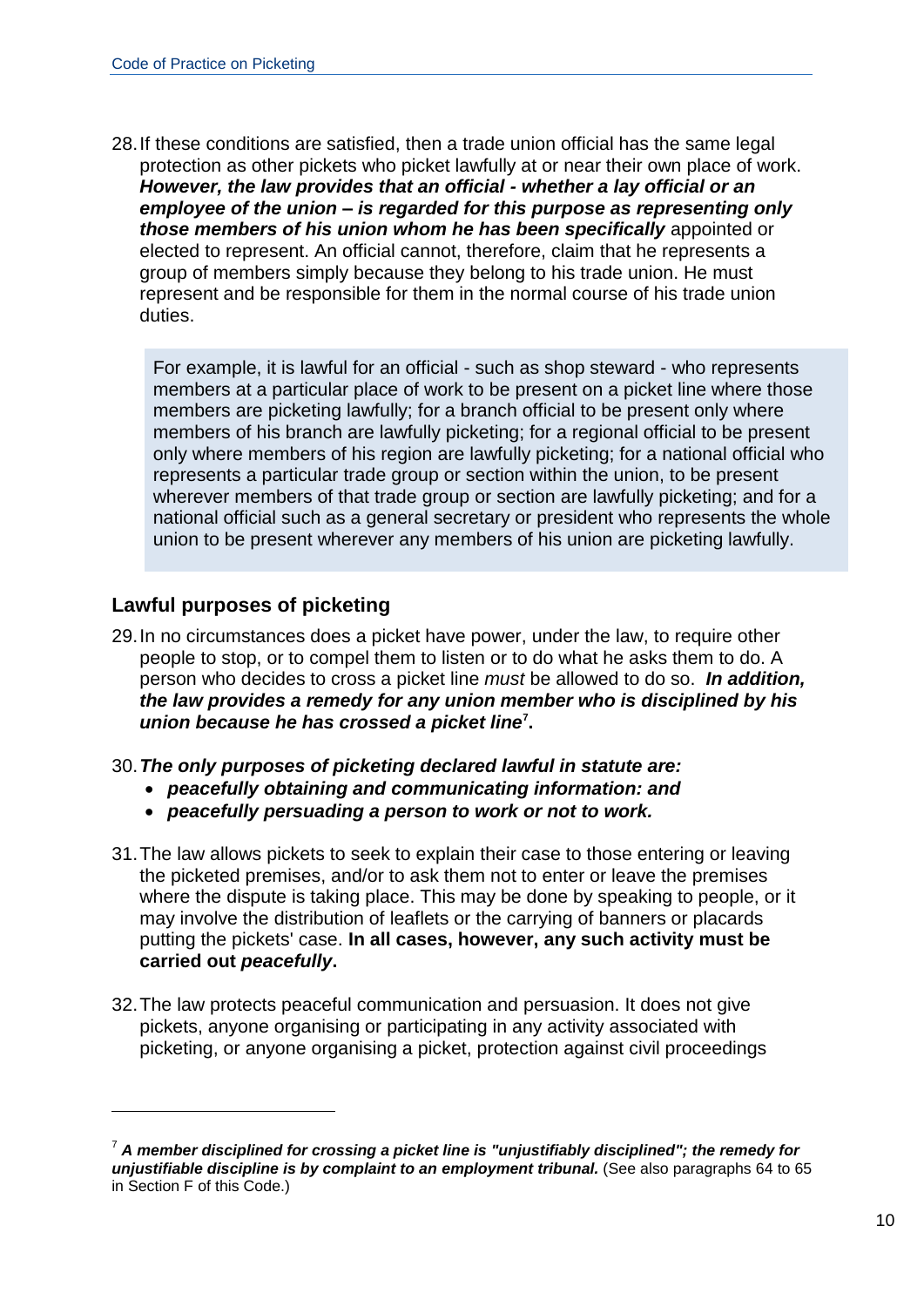being brought against them for any conduct occurring during the picketing, or associated activity, which amounts to a separate civil wrong such as:

- unlawful threat or assault
- harassment (i.e. threatening or unreasonable behaviour causing fear or apprehension to those in the vicinity);
- obstruction of a path, road, entrance or exit to premises;
- interference (e.g. because of noise or crowds) in the rights of those neighbouring properties (i.e. private nuisance);
- trespassing on private property.
- 33.Both individual pickets, and anyone including a union organising a picket or associated activity, should be careful not to commit such civil wrongs. It is possible, for example, that material on placards carried by pickets - or, for that matter, by those involved in activities associated with picketing - could be defamatory or amount to a threat or harassment. Pickets will also have no legal protection if they do or say things, or make offensive gestures at people, which amount to unlawful threat or harassment. Section C of this Code explains that such actions may also give rise to prosecution under the criminal law.
- 34.Similarly, if the noise or other disturbance caused to residents of an area by pickets, or those associated with picketing activity, amounts to a civil wrong, those involved or responsible are not protected by the law from proceedings being brought against them.
- 35.Similar principles apply in respect of any breach of the criminal law by pickets, or their picket supervisor or organiser. As explained in Section C of this Code, a picket, or anyone involved in an associated activity, who threatens or intimidates someone, or obstructs an entrance to a workplace, or causes a breach of the peace, commits a criminal offence. Where pickets commit a criminal offence, then in many circumstances they will not be acting peacefully; consequently, any immunity under the civil law will be lost.

#### <span id="page-10-0"></span>**Seeking redress**

- 36.An employer, a worker, or anyone else who is party to a contract which is, or may be, broken or interfered with by unlawful picketing has a civil law remedy. He may apply to the court for an order<sup>8</sup> preventing, or stopping, the unlawful picketing, or its organisation. Such a person may also claim damages from those responsible where activities of the unlawful picket have caused him loss. An order can be sought against the person - which could include a particular trade union or unions - on whose instructions or advice the unlawful picketing is taking place, or will take place.
- 37.In making an order, the court has authority to require a trade union which has acted unlawfully to take such steps as are considered necessary to ensure that

<sup>&</sup>lt;sup>8</sup> An injunction in England and Wales; an interdict in Scotland.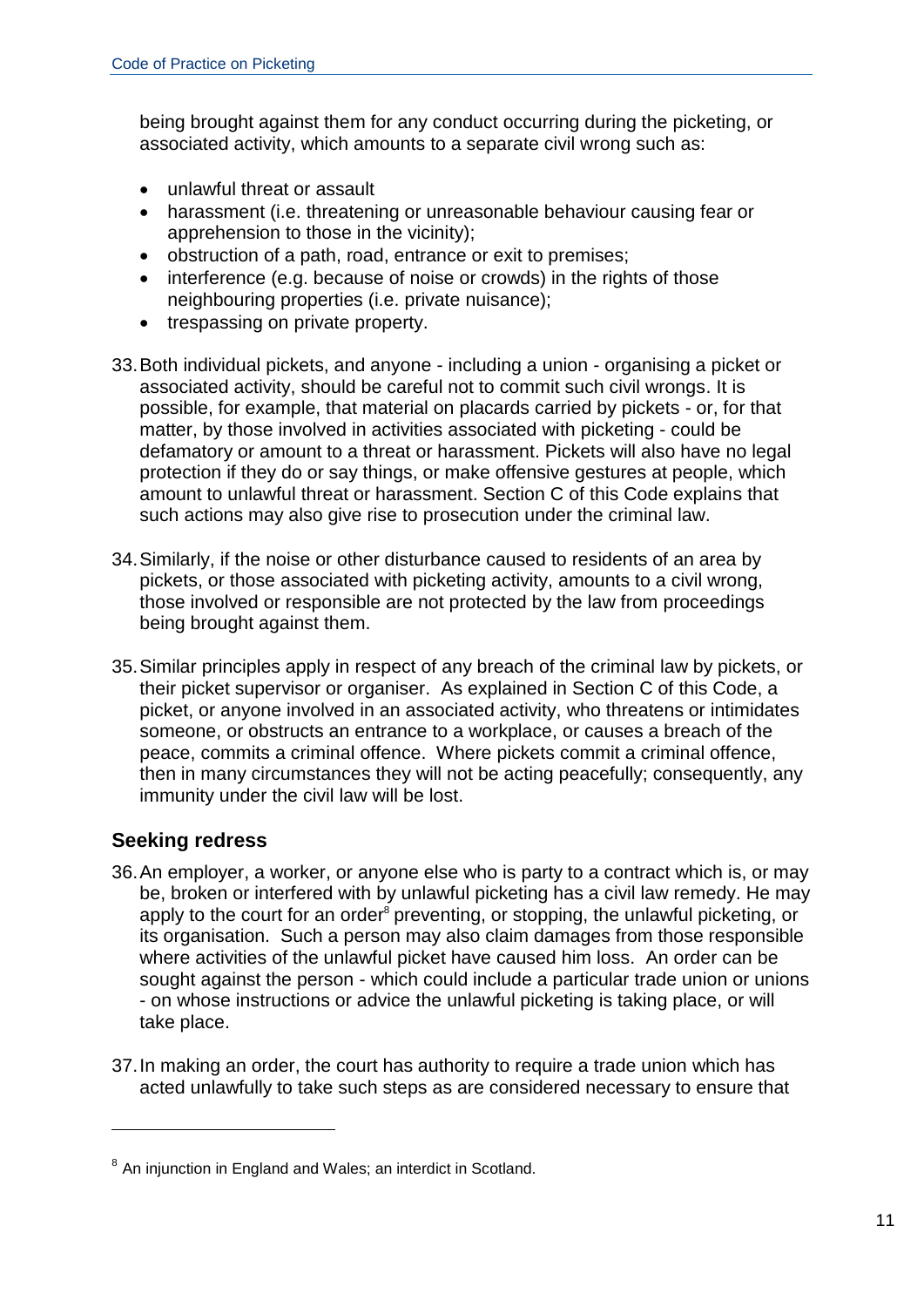there is no further call for, or other organisation of, unlawful picketing. An order may be granted by the court on an interim basis, pending a full hearing of the case.

- 38.If a court order is made, it can apply not only to the person or union named in the order, but to anyone else acting on his behalf or on his instructions. Thus an organiser of unlawful picketing cannot avoid liability, for example, merely by changing the people on the unlawful picket line from time to time.
- 39.Similarly, anyone who is wronged in any other way by a picket can seek an order from the court to get the unlawful act stopped or prevented, and/or for damages. Thus, for example, if picketing, or associated activities, give rise to unlawful disturbance to residents so affected can apply to the court for such an order and/or for damages. Such proceedings might be taken against individual pickets, or the person - including a union where applicable - responsible for the unlawful act.
- 40.If a court order is not obeyed, or is ignored, those who sought it can go back to court and ask to have those concerned declared in contempt of court. Anyone who is found to be in contempt of court may face heavy fines, or other penalties, which the court may consider appropriate. For example, a union may be deprived of its assets through sequestration, where the union's funds are placed in the control of a person appointed by the court who may, in particular, pay any fines or legal costs arising from the court proceedings. Similarly, if a person knows that such an order has been made against someone, or some union and yet aids and abets that person to disobey or ignore the order, he may also be found to be acting in contempt of court and liable to be punished by the court.

#### <span id="page-11-0"></span>**Determining whether a union is responsible**

- 41.Pickets will usually attend a place of work for the purpose of persuading others not to work, or not to work normally, and may thereby be inducing them to breach, or interfere with the performance of, contracts. The law lays down rules which determine whether a union will be held liable for any such acts of inducement which are unlawful.
- 42.*The law provides that a union will be held responsible for such an unlawful act if it is done, authorised or endorsed by:*
	- *a) the union's principle executive committee, president, or general secretary;*
	- *b) any person given power under the union's own rules to so, authorise or endorse acts of the kind in question; or*
	- *c) any other committee of the union, or any official of the union<sup>9</sup> including those who are employed by the union, and those who are employed by the union, and those, like shop stewards, who are not<sup>10</sup>* (on next page) .

<sup>9</sup> See footnote to paragraph 27 for the relevant definition of "official". *In this case, however, an act will also be taken to have been done by an "official of the union" if it was done (or authorised or endorsed) by a group of persons, or any member of a group, to which such an official*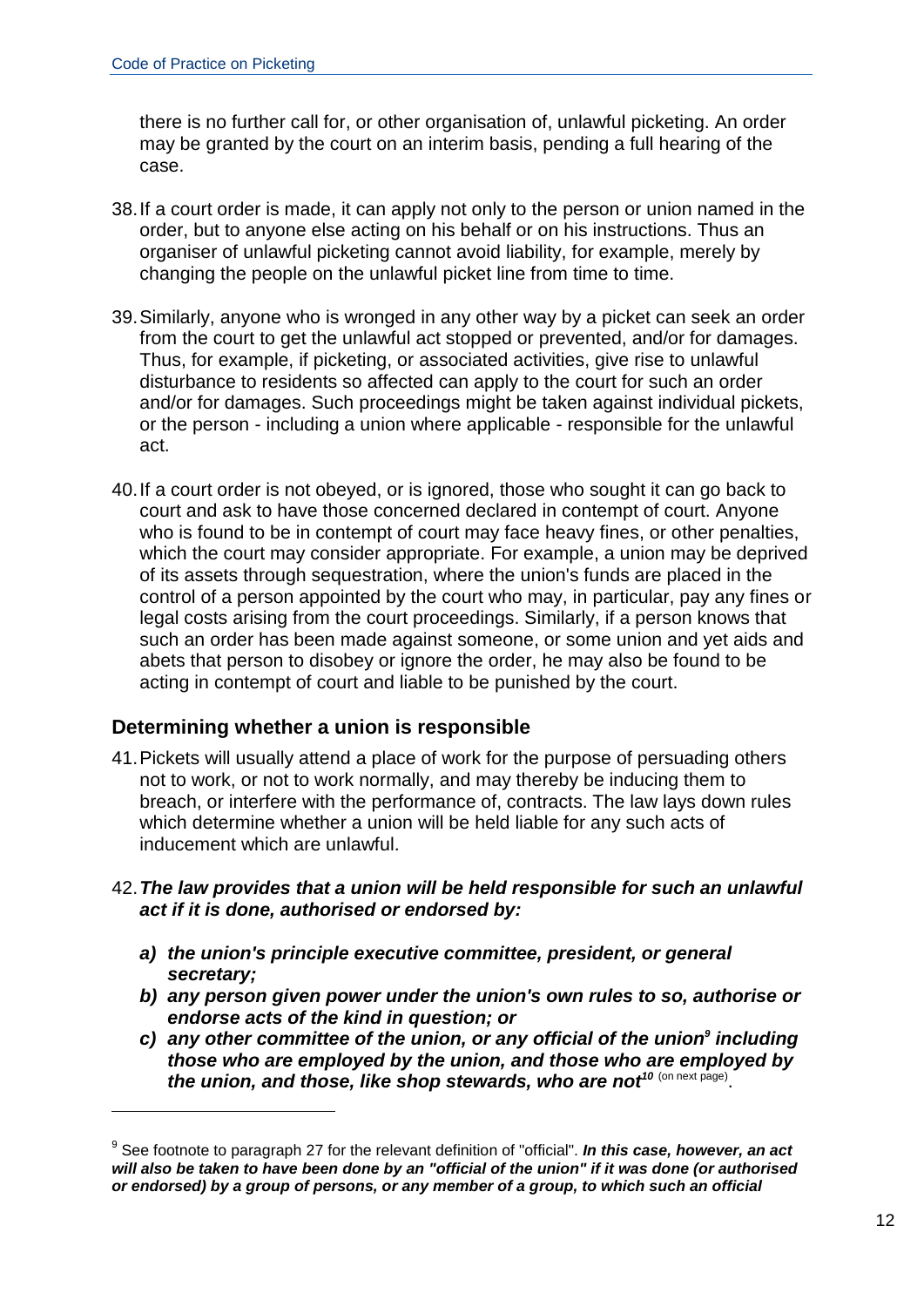*A union will be held responsible for such an act by such a body or person regardless of any provisions to the contrary in its own rules, or anything in any other contract or rule of law.*

43.Pickets may, of course, commit civil wrongs other than inducing breach, or interference with the performance, of contracts. The question of whether a union will be held responsible for those wrongs will be determined according to common law principles of liability, rather than by reference to the rules described in paragraph 42 above.

#### <span id="page-12-0"></span>**The need for a ballot**

<u>.</u>

- 44.If what is done in the course of picketing amounts to a call for industrial action, and is an act for which the union is responsible in law, the union can only have the protection of statutory immunity if it has first held a properly-conducted secret ballot.
- 45.*The law requires that entitlement to vote in such a ballot must be given to all the union's members who it is reasonable at the time of the ballot for the union to believe will be called upon to take part in, or continue with, the industrial action, and to no other member. In all ballots for industrial action, at least 50% of the trade union members entitled to vote must do so in order for the ballot to be valid. In addition, where the union reasonably believes that the majority of those entitled to vote in the ballot are normally engaged in the provision of a specified important public service the union must obtain the support of at least 40% of all* **members entitled to vote in the ballot. In all cases, a simple majority (i.e. more than half) of the votes cast must be in favour of industrial action in order for it to go ahead.** These, and other requirements of the law in respect of such ballots, are restated in the statutory Code of Practice on Industrial Action Ballots and Notice to Employers.

*a) give written notice of the repudiation to the committee or official in question; and* 

- *b) do its best to give individual written notice of the fact and date of the repudiation to:*
	- *i. every member of the union who it has reason to believe is taking part - or might otherwise take part – in industrial action as a result of the act; and*
	- *ii. the employer of every such member.*

*belonged at the relevant time if the group's purposes included organising or co-ordinating industrial action.*

*<sup>10</sup> However, if an act which is done (or authorised or endorsed) by a union committee or official is "effectively repudiated" by the union's principal executive committee, president or general secretary, the union will not be held responsible in law. In order to avoid liability in this way, the act concerned must be repudiated by any of these as soon as reasonably practicable after it has come to their knowledge. In addition, the union must, without delay*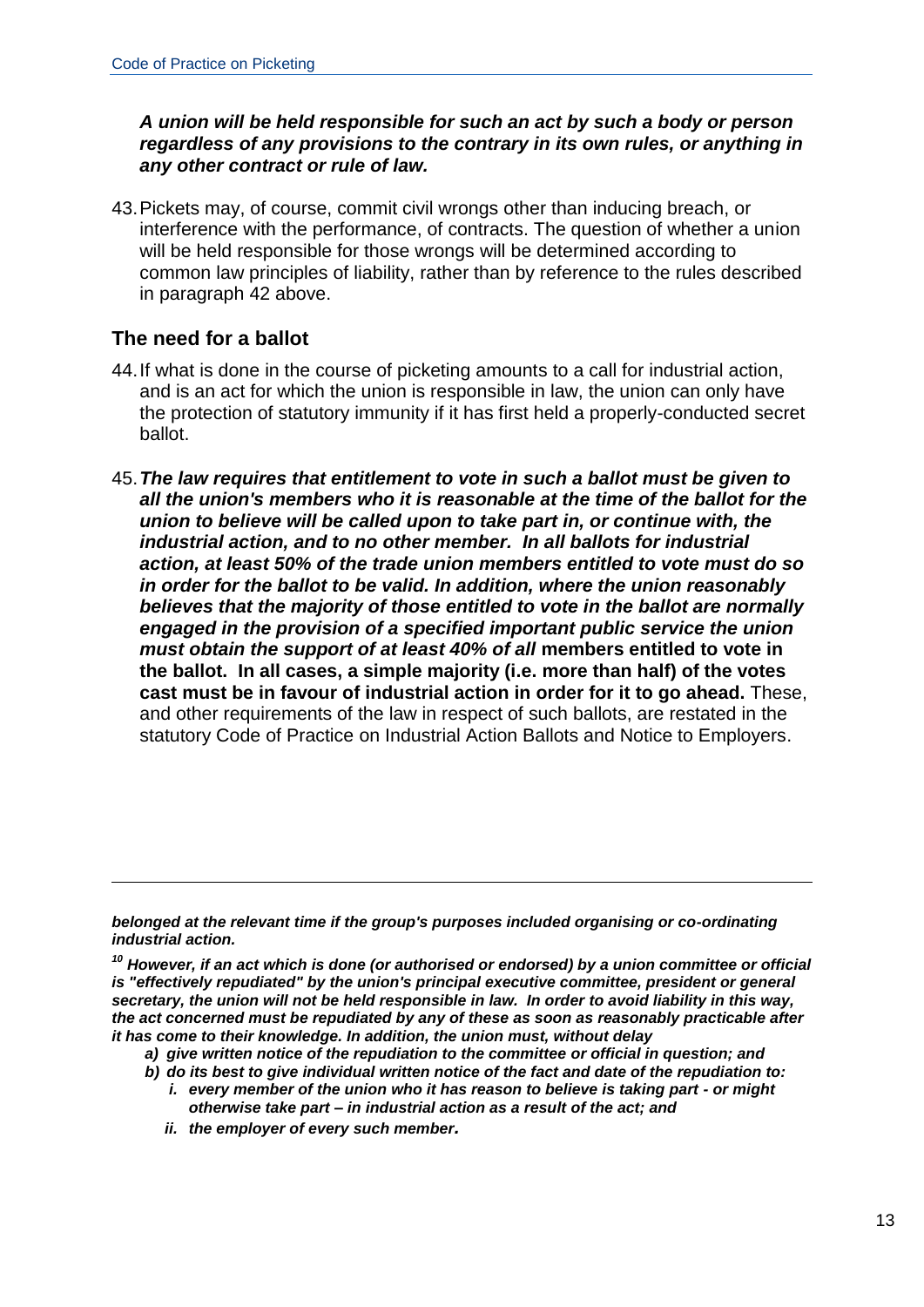# <span id="page-13-0"></span>Section C

### <span id="page-13-1"></span>Picketing and the Criminal Law

- 46.If a picket commits a criminal offence he is just as liable to be prosecuted as any other member of the public who breaks the law. The immunity provided under the civil law does not protect him in any way.
- 47.The criminal law protects the right of every person to go about his lawfully daily business free from interference by others. No one is under any obligation to stop when a picket asks him to do so, or, if he does stop, to comply with a request, for example, not to go into work. Everyone has the right, if he wishes to do so, to cross a picket line in order to go into his place of work or to deliver goods or collect goods. A picket may exercise peaceful persuasion, but if he goes beyond that and tries by means other than peaceful persuasion to deter another person from exercising those rights he may commit a criminal offence.
- 48.*Among other matters, it is a criminal offence for pickets (as for others):*
	- *to use threatening, abusive or insulting words or behaviour, or disorderly behaviour within the sight or hearing of any person - whether a worker seeking to cross a picket line, an employer, an ordinary member of the public or the police - likely to be caused harassment, alarm or distress by such conduct;*
	- *to use threatening, abusive or insulting words or behaviour towards any person with intent to cause fear of violence or to provoke violence;*
	- *to use or threaten unlawful violence;*
	- *to obstruct the highway or the entrance to premises or to seek physically to bar the passage of vehicles or persons by lying down in the road, linking arms across or circling in the road, or jostling or physically restraining those entering or leaving the premises;*
	- *to be in possession of an offensive weapon;*
	- *intentionally or recklessly to damage property;*
	- *to engage in violent, disorderly or unruly behaviour or to take any action which is likely to lead to a breach of the peace;*
	- *to obstruct a police officer in the execution of his duty.*
- 49.A picket has no right under the law to require a vehicle to stop or to be stopped. The law allows him only to ask a driver to stop by words or signals. A picket may not physically obstruct a vehicle if the driver decides to drive on or, indeed in any other circumstances. A driver must - as on all other occasions - exercise due care and attention when approaching or driving past a picket line, and may not drive in such a manner as to give rise to a reasonably foreseeable risk of injury.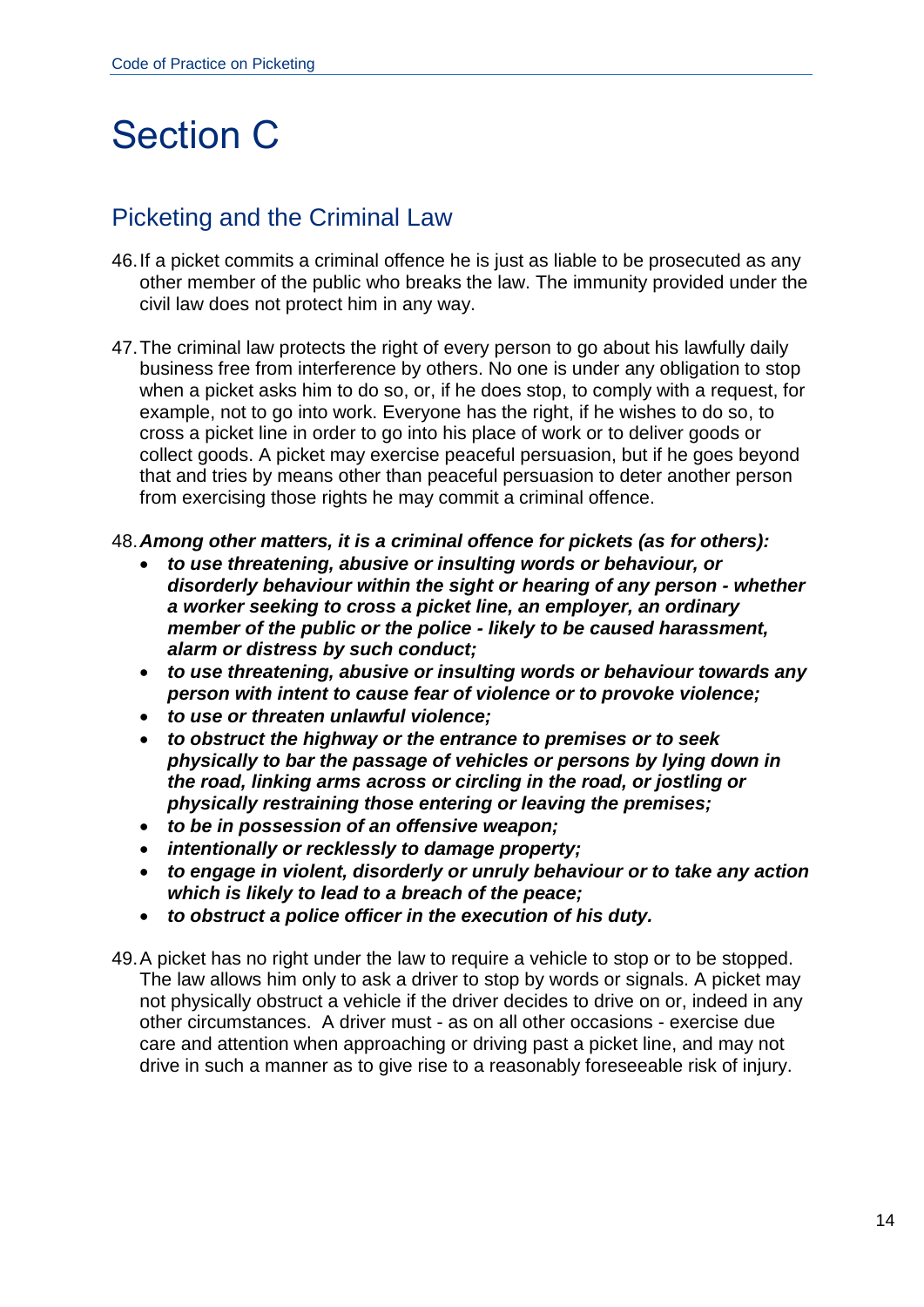### <span id="page-14-0"></span>Section D

### <span id="page-14-1"></span>Role of the Police

- 50.It is not the function of the police to take a view of the merits of a particular trade dispute. They have a general duty to uphold the law and keep the peace, whether on the picket line or elsewhere. The law gives the police discretion to take whatever measures may reasonably be considered necessary to ensure that picketing remains peaceful and orderly.
- 51.The police have no responsibility for enforcing the civil law. An employer cannot require the police to help in identifying the pickets against whom he wishes to seek an order from the civil court. Nor is it the job of the police to enforce the terms of an order. Enforcement of an order on the application of a plaintiff is a matter for the court and its officer. The police may, however, decide to assist the officers of the court if they think there may be a breach of the peace.
- 52.As regards the criminal law the police have considerable discretionary powers to limit the number of pickets at any one place where they have reasonable cause to fear disorder<sup>11</sup>. The law does not impose a specific limit on the number of people who may picket at any one place; nor does this Code affect in any was the discretion of the police to limit the number of people on a particular picket line. It is for the police to decide, taking into account all the circumstances, whether the number of pickets at any particular place provides reasonable grounds for the belief that a breach of the peace is likely to occur. If a picket does not leave the picket line when asked to do so be the police, he is liable to be arrested for obstruction either of the highway or of a police officer in the execution of his duty if the obstruction is such as to cause, or be likely to cause, a breach of the peace.

 $11$  In Piddington v. Bates (1960) the High Court upheld the decision of a police constable in the circumstances of that case to limit the number of pickets to two.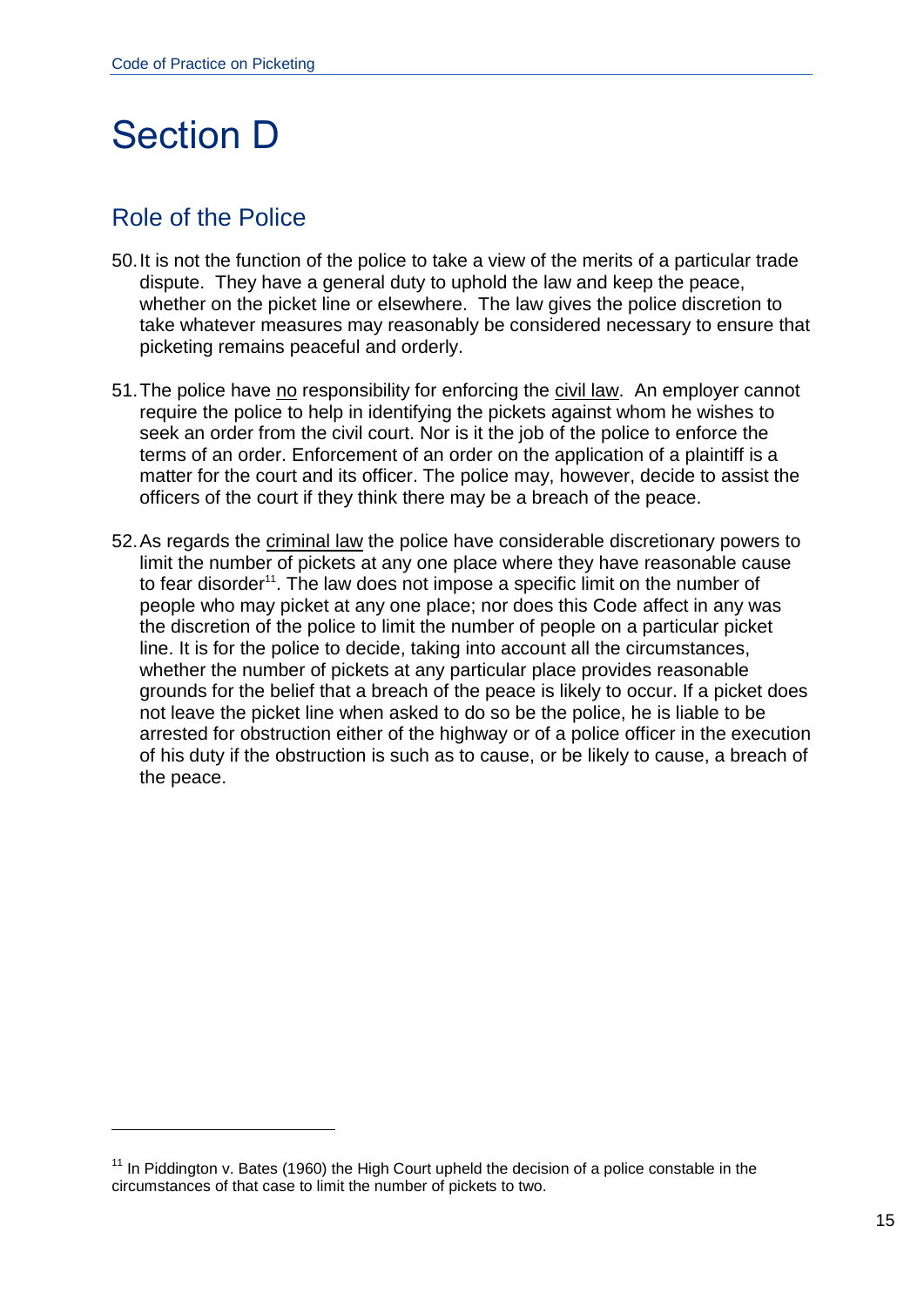### <span id="page-15-0"></span>Section E

### <span id="page-15-1"></span>Limiting Numbers of Pickets

- 53.Violence and disorder on the picket line is more likely to occur if there are excessive numbers of pickets. Wherever large numbers of people with strong feelings are involved there is a danger that the situation will get out of control, and that those concerned will run the risk of committing an offence, with consequent arrest and prosecution, or of committing a civil wrong which exposes them, or anyone organising them, to civil proceedings.
- 54.This is particularly so whenever people seek by sheer weight of numbers to stop others going into work or delivering or collecting goods. In such cases, what is intended is not peaceful persuasion, but obstruction or harassment - if not intimidation. Such a situation is often described as "mass picketing". In fact, it is not picketing in its lawful sense of an attempt at peaceful persuasion, and may well result in a breach of the peace or other criminal offences.
- 55.Moreover, anyone seeking to demonstrate support for those in dispute should keep well away from any picket line so as not to create a risk of a breach of the peace or other criminal being committed on that picket line. Just as with a picket itself, the numbers involved in any such demonstration should be conducted lawfully. *Section 14 of the Public Order Act 1986 provides the police with the power to impose conditions (for example, as to numbers, location and duration) on public assemblies of 20 or more people where the assembly is likely to result in serious public disorder; or serious damage to property; or serious disruption to the life of the community; or if its purpose is to coerce.*
- 56.Large numbers on a picket line are also likely to give rise to fear and resentment amongst those seeking to cross that picket line, even where no criminal offence is committed. They exacerbate disputes and sour relations not only between management and employees but between the pickets and their fellow employees. Accordingly pickets and their organisers should ensure that in general the number of pickets does not exceed six at any entrance to, or exit from, a workplace; frequently a smaller number will be appropriate**.**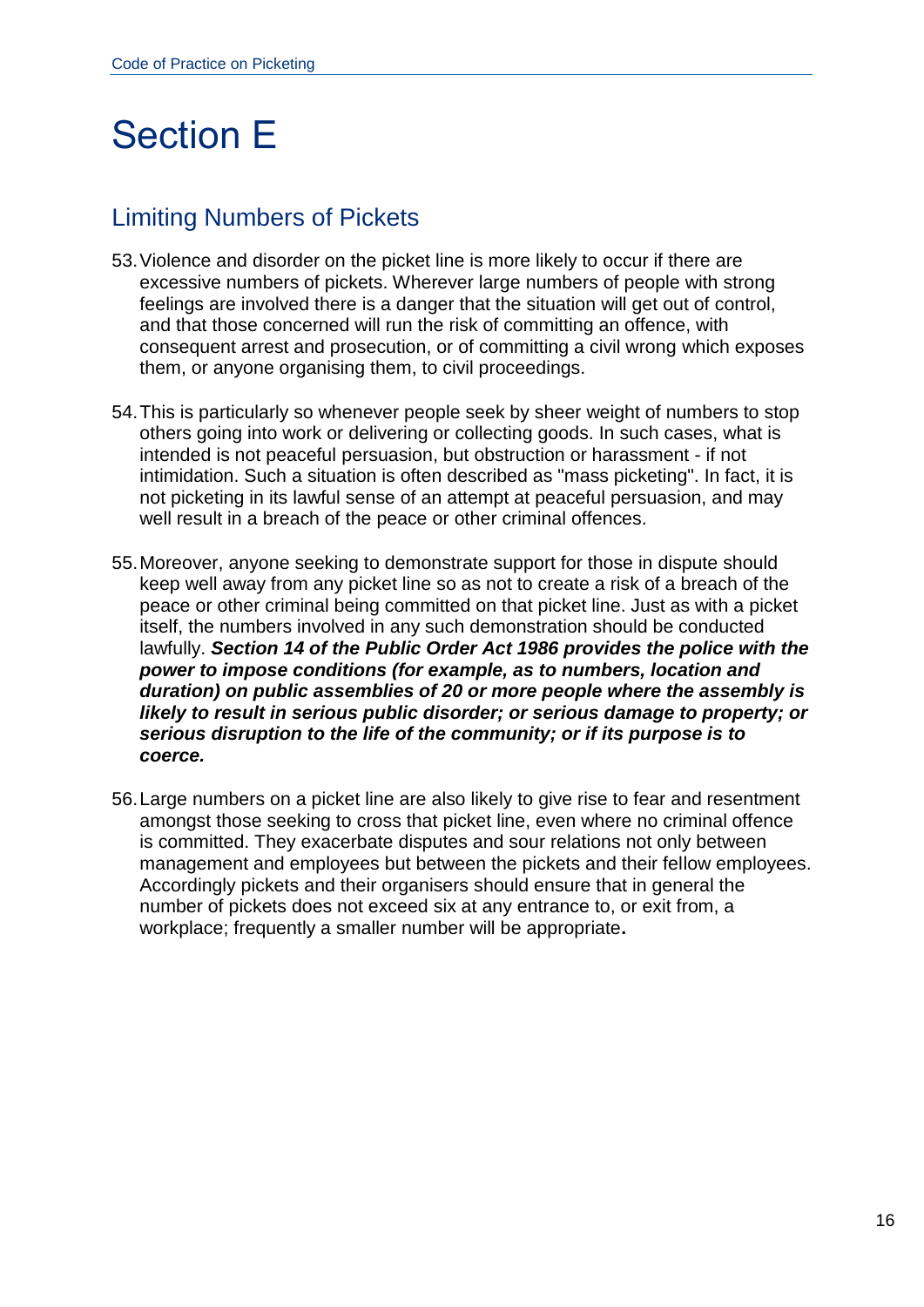# <span id="page-16-0"></span>Section F

1

### <span id="page-16-1"></span>Organisation of Picketing

- 57.Sections B and C of this Code outline aspects of the civil law and the criminal law, as they may apply to pickets, and to anyone, including a trade union, who organises a picket. While it is possible that a picket may be entirely "spontaneous", it is much more likely that it will be organised by an identifiable individual or group.
- 58.Paragraphs 41 to 43 in Section B of this Code describe how to identify whether a trade union is, in fact, responsible in terms of civil law liability, for certain acts. As explained in these paragraphs, the law means, for example, that if such an act takes place in the course of picketing, and if a trade union official has done, authorised or endorsed the act, then the official's union will be responsible in law unless the act is "effectively repudiated" by the union's national leadership.

#### <span id="page-16-2"></span>**Functions of the picket supervisor or organiser**

- 59.Pickets should not claim the authority and support of a union unless the union is prepared to accept the consequent responsibility. In particular, union authority and support should not be claimed by the pickets if the union has, in fact, repudiated calls to take industrial action made, or being made, in the course of the picketing.
- 60.Whether picketing is "official" (i.e. organised by a trade union) or "unofficial", the picket supervisor or the organiser (in the case of an unofficial picket) should maintain close contact with the police. Advance consultation with the police is always in the best interests of all concerned. In particular the picket supervisor or organiser and the pickets should seek directions from the police on the number of people who should be present on the picket line at any one time and on where they should stand in order to avoid obstructing the highway.
- 61.The other main functions of the picket supervisor and in the case of an unofficial picket, the organiser, is to ensure that:
	- $\bullet$  the pickets understand the law and are aware of the provisions of this Code<sup>12</sup>, and that the picketing is conducted peacefully and lawfully;
	- badges or armbands, which authorised pickets should wear so that they are clearly identified, are distributed to such pickets and are worn while they are picketing<sup>13</sup>;
	- workers from other places of work do not join the picket line, and that any offers of support on the picket line from outsiders are refused;

<sup>&</sup>lt;sup>12</sup> Under section 220A(3) the picket supervisor of an official picket is required to be familiar *with the provisions of this Code which deal with picketing.*

*<sup>13</sup> Under section 220A(8) of the 1992 Act the picket supervisor of an official picket will be required to wear something which makes them easily identifiable in this role.*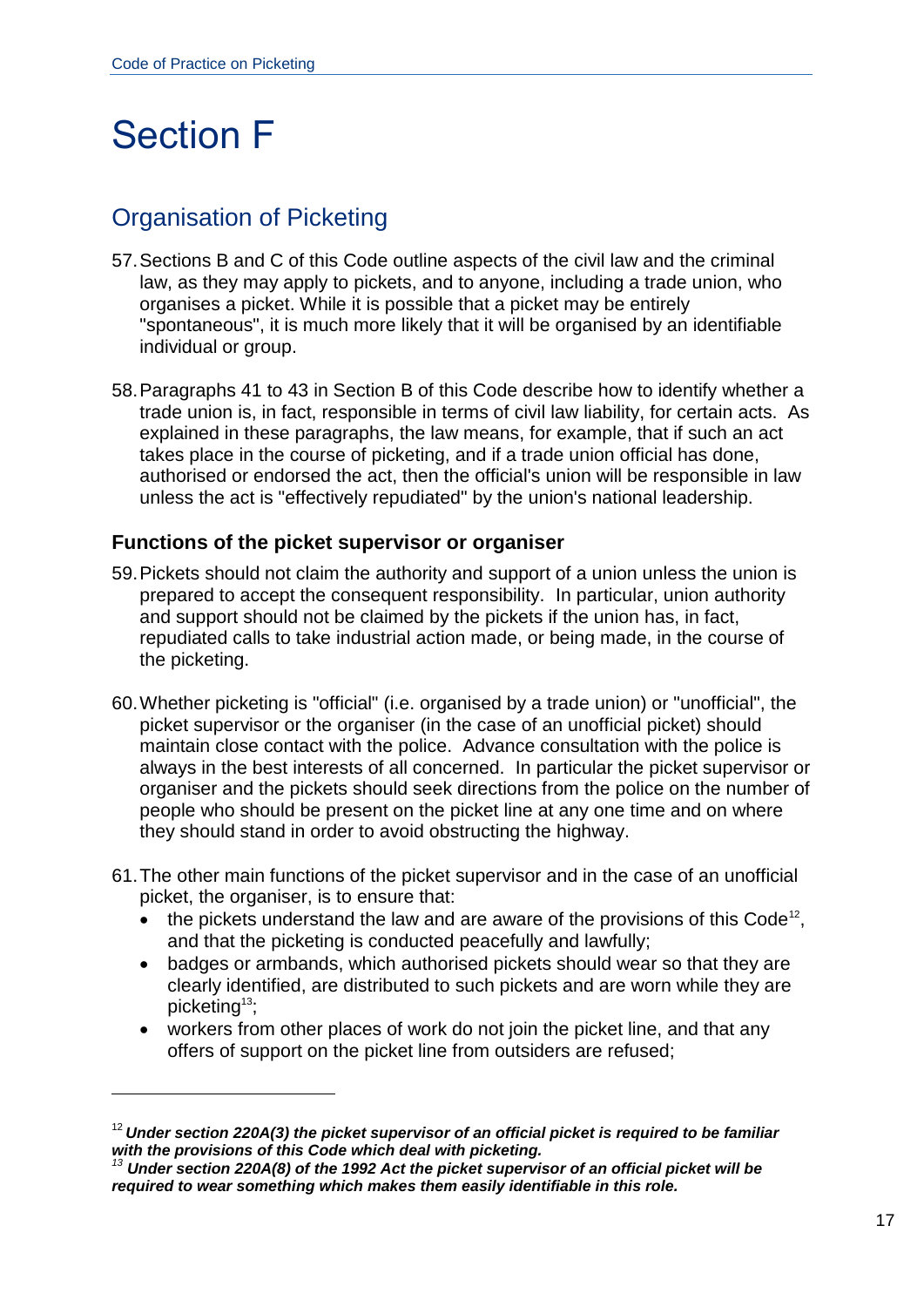- the number of pickets at any entrance to, or exit from, a place of work is not so great as to give rise to fear and resentment amongst those seeking to cross that picket line (see paragraph 56 in Section E of this Code);
- close contact with his own union office (if any), and with the offices of other unions if they are involved in the picketing, is established and maintained;
- such special arrangements as may be necessary for essential supplies, services or operations (see paragraphs 66 to 68 in Section G of this Code) are understood and observed by the pickets.

#### <span id="page-17-0"></span>**Consultation with other trade unions**

62.Where several unions are involved in a dispute, they should consult each other about the organisation of any picketing. It is important that they should agree how the picketing is to be carried out, how many pickets there should be from each union, and who should have overall responsibility for organising them.

#### <span id="page-17-1"></span>**Right to cross picket lines**

- 63.Everyone has the right to decide for himself whether he will cross a picket line. Disciplinary action should not be taken or threatened by a union against a member on the grounds that he has crossed a picket line.
- 64.*If a union disciplines any member for crossing a picket line, the member will have been "unjustifiably disciplined". In such a case, the individual can make a complaint to an employment tribunal. If the tribunal finds the complaint well-founded, it will make a declaration to that effect.*
- 65.*If the union has not lifted the penalty imposed on the member, or if it has not taken all necessary steps to reverse anything done on giving effect to the penalty, an application for compensation should be made to the Employment Appeal Tribunal (EAT). In any other case, the individual can*  apply to an employment tribunal for compensation. The EAT or tribunal will *award whatever compensation it considers just and equitable in all the circumstances subject to a specified maximum amount. Where the application is made to the EAT, there will normally be a specified minimum award.*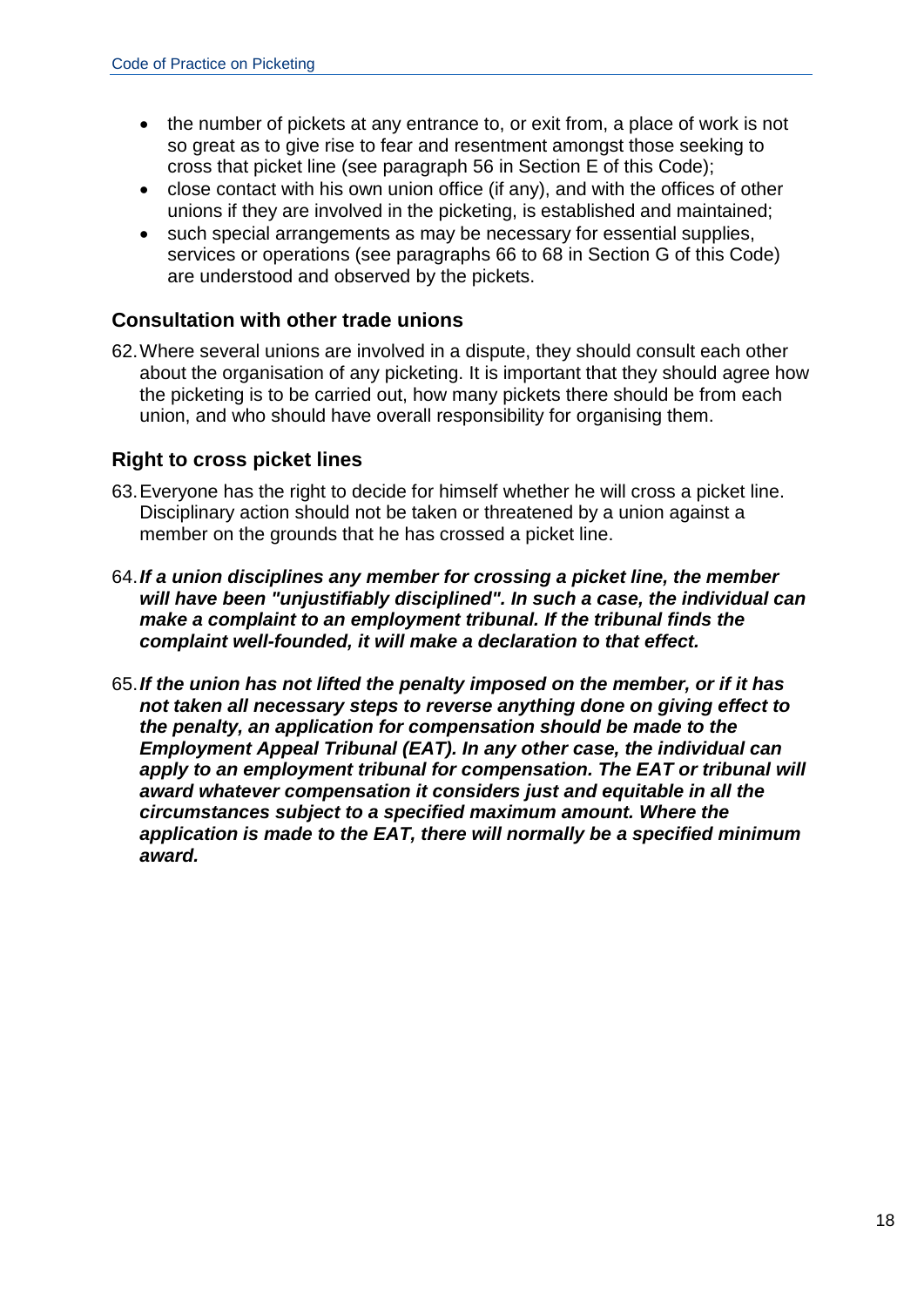# <span id="page-18-0"></span>Section G

### <span id="page-18-1"></span>Essential supplies, services and operations

- 66.Pickets, and anyone organising a picket should take very great care to ensure that their activities do not cause distress, hardship or inconvenience to members of the public who are not involved in the dispute. Particular care should be taken to ensure that the movement of essential goods and supplies, the carrying out of essential to the life of the community are not impeded, still less prevented.
- 67.The following list of essential supplies and services is provided as an illustration of the kind of activity which requires special protection to comply with the recommendations in paragraph 66 above. However, *the list is not intended to be comprehensive.* The supplies and services which may need to be protected in accordance with these recommendations could cover different activities in different circumstances. Subject to this caveat, "essential supplies, services and operations" include:
	- the production, packaging, marketing and/or distribution of medical and pharmaceutical products;
	- the provision of supplies and services essential to health and welfare institutions, e.g. hospitals, old peoples' homes;
	- the provision of heating fuel for schools, residential institutions, medical institutions and private residential accommodation;
	- the production and provision of other supplies for which there is a crucial need during a crisis in the interests of public health and safety (e.g. chlorine, lime and other agents for water purification; industrial and medical gases; sand and salt for road gritting purposes);
	- activities necessary to the maintenance of plant and machinery;
	- the proper care of livestock;
	- necessary safety procedures (including such procedures as are necessary to maintain plant and machinery);
	- the production, packaging, marketing and/or distribution of food and animal feeding stuffs;
	- the operation of essential services, such as police, fire, ambulance, medical and nursing services, air safety, coastguard and air sea rescue services, and services provided by voluntary bodies (e.g. Red Cross and St. John's ambulances, meals on wheels, hospital car service), and mortuaries, burial and cremation services.

Arrangements to ensure these safeguards for essential supplies, services and operations should be agreed in advance between the pickets, or anyone organising the picket, and the employer, or employers, concerned